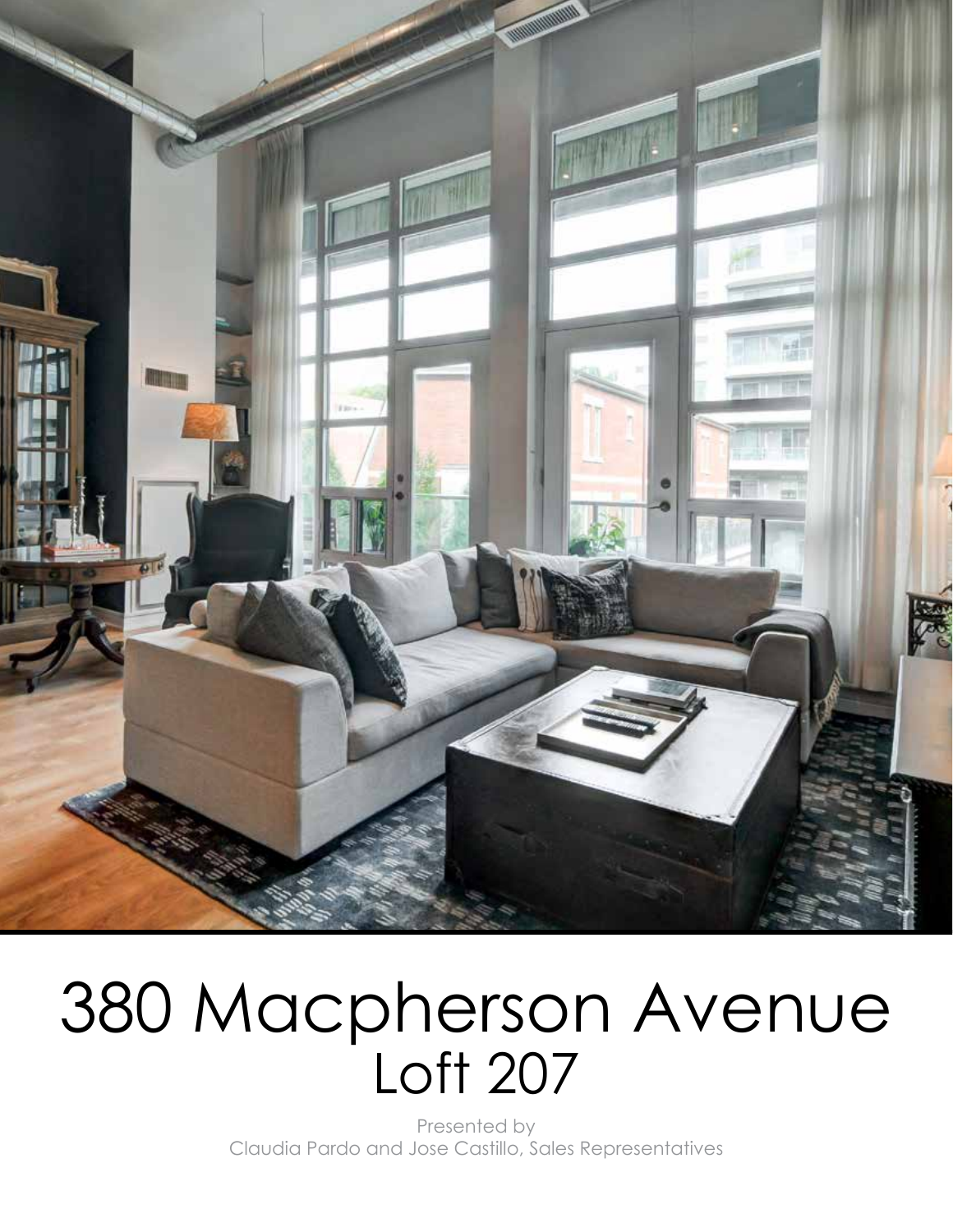Formerly a Toronto Hydro storage facility with areas of Toronto, where quiet streets lined the sleek and linear appearance of Art Déco style, the Madison Avenue Lofts building was converted into a residential address in 2009. Its amenities include a large rooftop terrace with is named. breathtaking city views, BBQ area, a party room tiled with large concrete slabs, a sauna to Enjoy the many activities that take place all guests and a very practical exercise room.

feet in some of its units, tons of natural light, as unique residential scene of Casa Loma. This neighbourhood is one of the most prestigious

with Tudor, Georgian and Edwardian houses, complement the imposing silhouette of the castle atop the Avenue Road Hill after which it

unwind from a busy day, visitor parking for your year round and the possibility of being just Boasting a very rare ceiling height of up to 14 neighbouring district of Yorkville. The easy access well as, efficient floor plans that are generous away, and the proximity to parks, parkettes, in size, this building is a fantastic addition to the museums, restaurants and coffeeshops are minutes away from Downtown, while also taking pleasure to shop and dine at the exclusive to transportation, with Dupont Station just steps some of the many attributes of living at this distinct location.





### Madison Avenue Lofts

Right at the intersection of sophistication and elegance, stands out a hard loft that will take your breath away. Brought to life by a tasteful combination of elements, this unique space inspires the warmth and comfort you would expect from modern urban living, rarely offered in a true hard loft conversion.

Experience the rich, yet subtle combinations of reclaimed wood, exposed aluminum ducting and handcrafted wainscoting, as they blend together to create this eclectic ambience you will long to come home to. Elegantly decorated and meticulously cared for, entertain your guests in its spacious living and dining room, and welcome the warmer months on its large balcony overlooking the interior courtyard. Expansive floor to ceiling windows and its towering 14 ft ceilings, infuse a sense of freedom and natural light into its interior, while also enabling an enhanced use of storage space. Hardly ever does a loft this unique become available



## Authentic Loft Living